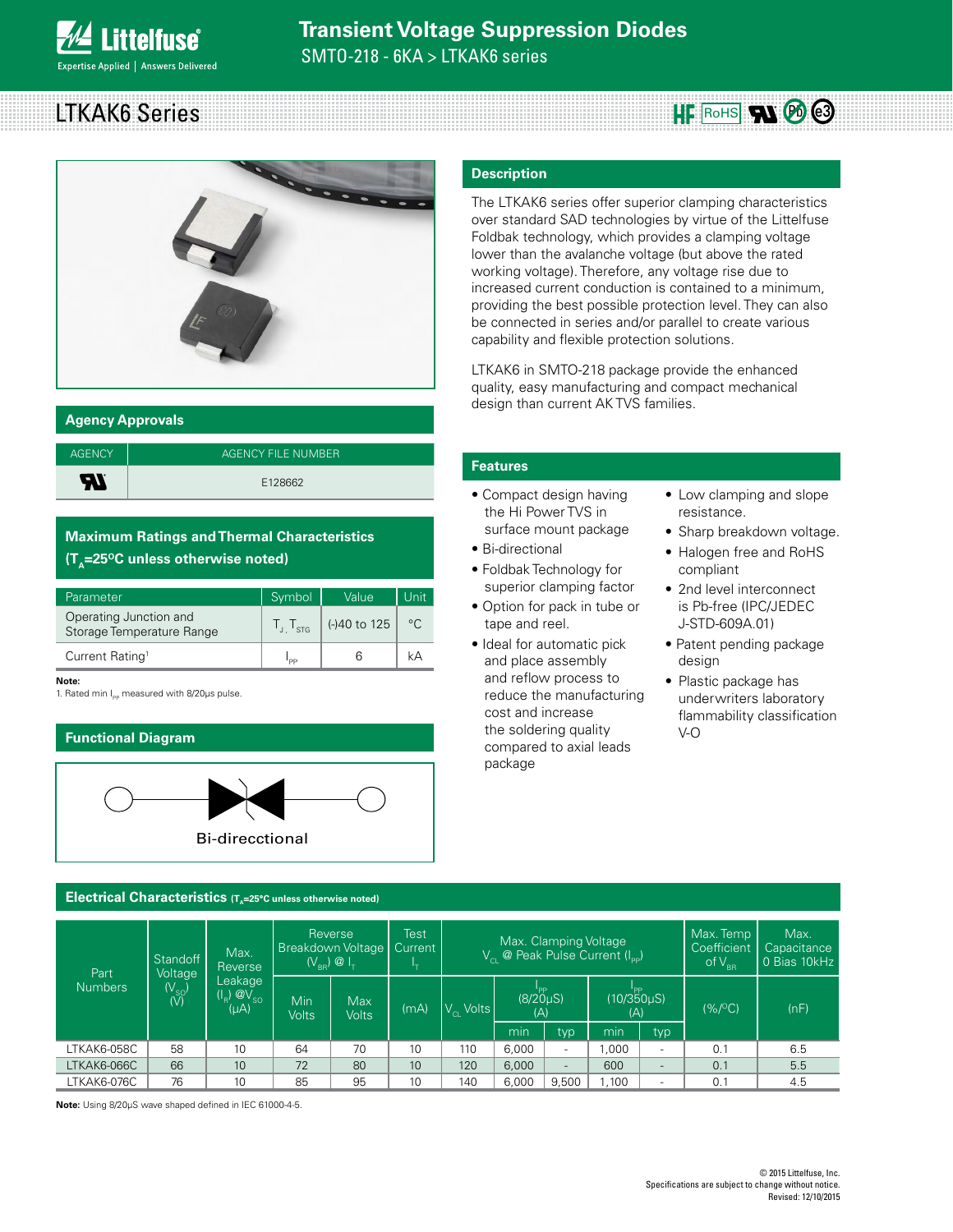## **Transient Voltage Suppression Diodes**

SMTO-218 - 6KA > LTKAK6 series

## **Littelfuse**® Expertise Applied | Answers Delivered

#### **Soldering Parameters**

| <b>Reflow Condition</b>                                 |                                                    | Lead-free assembly |  |
|---------------------------------------------------------|----------------------------------------------------|--------------------|--|
|                                                         | - Temperature Min (T <sub>s(min</sub> )            | $150^{\circ}$ C    |  |
| Pre Heat                                                | - Temperature Max (T <sub>s(max)</sub> )           | $200^{\circ}$ C    |  |
|                                                         | - Time (min to max) (t)                            | 60 - 180 secs      |  |
| to peak                                                 | Average ramp up rate (Liquidus Temp $(T_{\Delta})$ | 3°C/second max     |  |
| $T_{S(max)}$ to $T_A$ - Ramp-up Rate                    |                                                    | 3°C/second max     |  |
| Reflow                                                  | - Temperature $(T_{\Delta})$ (Liquidus)            | $217^{\circ}$ C    |  |
|                                                         | - Time (min to max) $(ts)$                         | $60 - 150$ seconds |  |
| Peak Temperature (T <sub>D</sub> )                      |                                                    | 260+0/-5 °C        |  |
| Time within 5°C of actual peak<br>Temperature $(t_{n})$ |                                                    | $20 - 40$ seconds  |  |
| Ramp-down Rate                                          |                                                    | 6°C/second max     |  |
| Time 25°C to peak Temperature (T <sub>p</sub> )         |                                                    | 8 minutes Max.     |  |
| Do not exceed                                           |                                                    | $260^{\circ}$ C    |  |



#### **Flow/Wave Soldering (Solder Dipping)**

| <b>Peak Temperature:</b> | $265$ °C   |  |
|--------------------------|------------|--|
| Dipping Time:            | 10 seconds |  |
| Soldering:               | 1 time     |  |

## **Physical Specifications Weight Contact manufacturer Case** Epoxy encapsulated **Terminal** Tin plated lead, solderable per MIL-STD-202 Method 208

# **Part Numbering System**



Characteristics Chart)

#### Ratings and Characteristic Curves (T<sub>A</sub>=25°C unless otherwise noted)



#### **Part Marking System**



© 2015 Littelfuse, Inc. Specifications are subject to change without notice. Revised: 12/10/2015